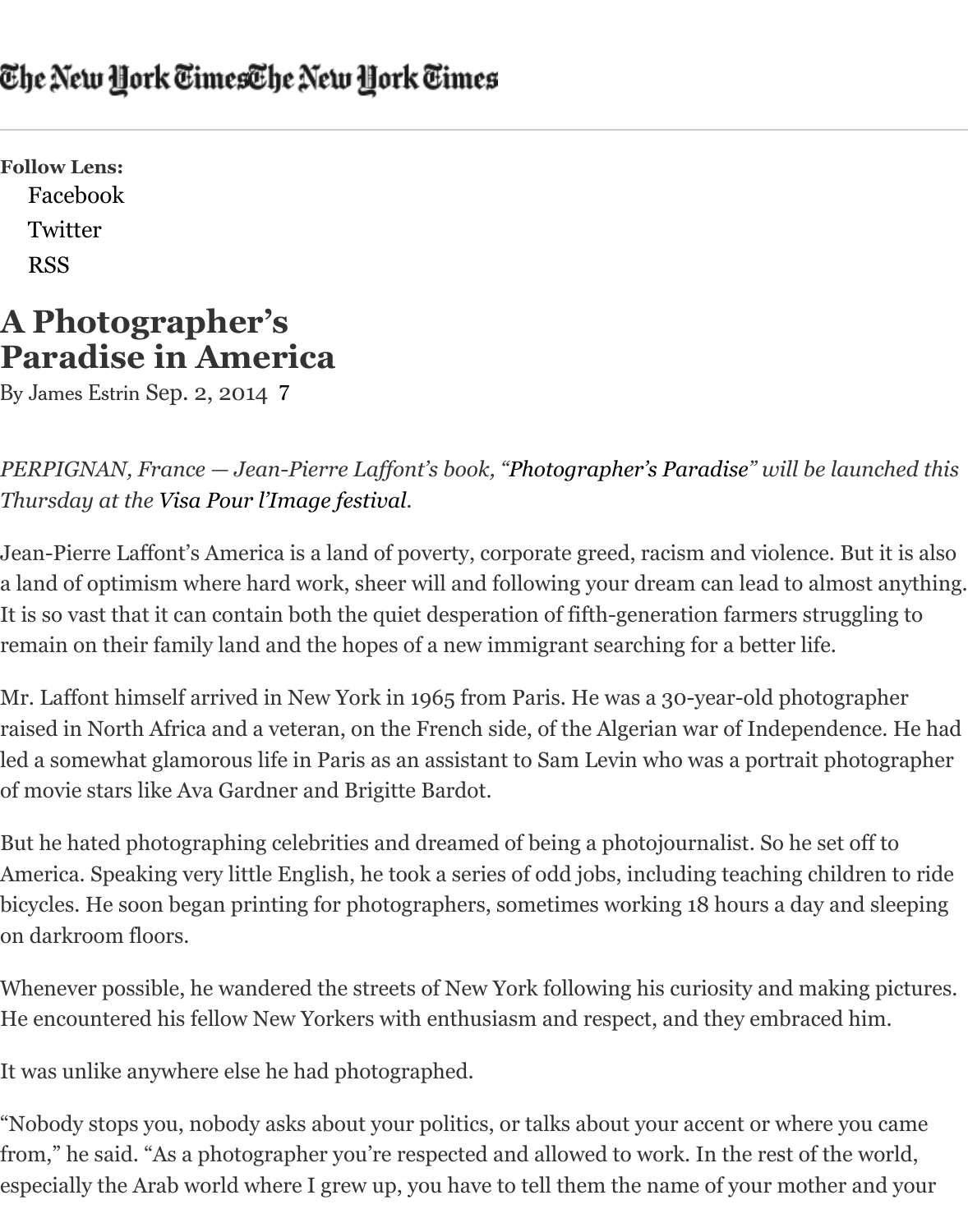festival in Perpignan, France.

Though he became a well-known photojournalist and covered the world, he always returned to  $N$ York, where he and his wife, Eliane Laffont, live. And he continued to travel America, to his adopted homeland through self-assigned photo stories.

The couple opened the New York office of the Gamma photo agency in 1969. Four years founded Sygma, which quickly became one of the world's largest and most important p Ms. Laffont managed the agency and became known for being smart, charming and a v negotiator. She currently serves as a Senior Consultant for Visa Pour l'Image.

After being a dominant force in the photojournalism business for 15 years, the Laffonts which later became part of Corbis, the giant photo licensing company, in 1999. When N archives were returned by Corbis a decade later, he said they were "disorganized and in

Along with several assistants from the International Center of Photography school, he or material and scanned thousands of negatives. Meanwhile, his wife took out her loupe and work, poring over the images and carefully whittling them down.

At the heart of "Photographer's Paradise" are those earliest images from 1965-68, when was a newcomer to New York. He had put those negatives into a storage facility in New he moved into a small apartment around 1970. Only after 40 years of faithful payments boxes reopened and the images reconsidered.

Among the treasures inside were a series of photographs of a group of cross-dressers, n prostitutes on Manhattan's West Side, not far from Lincoln Center. The images show th close, supportive family.

Mr. Laffont spent two years in the 1980s on his own, documenting small farmers aroun He grew to admire their rugged self-reliance and their fierce sense of independence.

"Farmers are the purest people I ever met in this country," he said.

One of his best-known images (slide 16) captures the devastating moment when a farm at auction. Like almost all the photographs in the book, he took it for himself, not for an Mr. Laffont, who had a bit of self-reliance and stubborn independence, preferred to wo and market the photographs afterward.